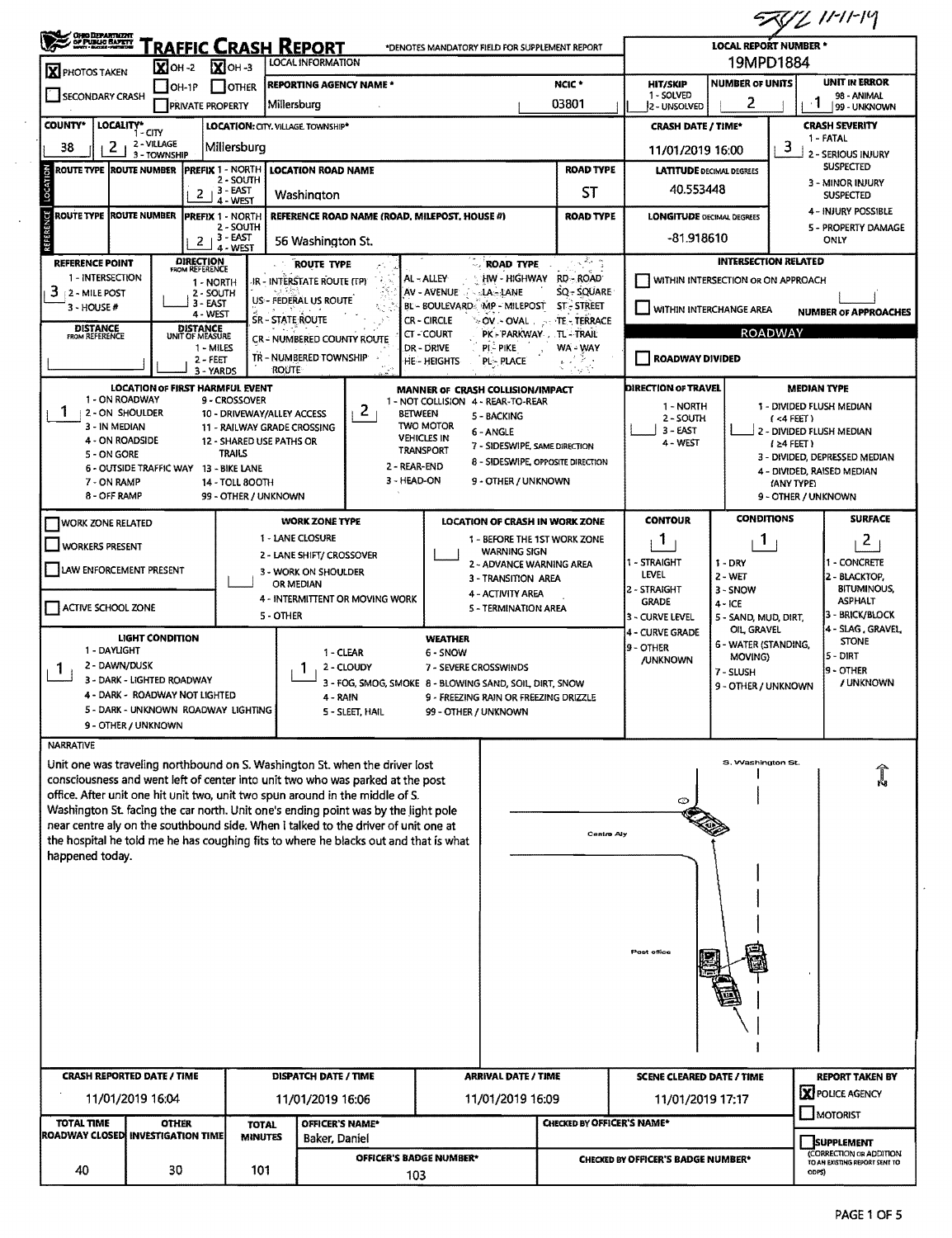|                                   | <b>CHO DEPARTMENT</b><br>OF PUBLIC CAPETY                                                           |                                                                        |                                                                                            |                                             |                                                         |                                                      |                                                          | <b>LOCAL REPORT NUMBER</b>                                   |  |  |  |  |
|-----------------------------------|-----------------------------------------------------------------------------------------------------|------------------------------------------------------------------------|--------------------------------------------------------------------------------------------|---------------------------------------------|---------------------------------------------------------|------------------------------------------------------|----------------------------------------------------------|--------------------------------------------------------------|--|--|--|--|
|                                   |                                                                                                     |                                                                        |                                                                                            |                                             |                                                         |                                                      |                                                          | 19MPD1884                                                    |  |  |  |  |
| UNIT#                             | OWNER NAME: LAST, FIRST, MIDDLE (C) SAME AS DRIVER)                                                 |                                                                        |                                                                                            |                                             |                                                         | OWNER PHONE: INCLUDE AREA CODE (C) SAME AS DRIVER)   |                                                          | DAMAGE                                                       |  |  |  |  |
|                                   | REPP, SCOTT, J                                                                                      |                                                                        |                                                                                            |                                             | 406-552-8531                                            |                                                      | <b>DAMAGE SCALE</b><br>1 - NONE<br>3 - FUNCTIONAL DAMAGE |                                                              |  |  |  |  |
|                                   | OWNER ADDRESS: STREET, CITY, STATE, ZIP ( O SAME AS DRIVER)<br>12952 CR 330, BIG PRAIRIE, OH, 44611 |                                                                        |                                                                                            |                                             |                                                         |                                                      | 2 - MINOR DAMAGE                                         | 4 - DISABLING DAMAGE                                         |  |  |  |  |
|                                   | <b>COMMERCIAL CARRIER: NAME, ADDRESS, CITY, STATE, ZIP</b>                                          |                                                                        |                                                                                            | COMMERCIAL CARRIER PHONE: INCLUDE AREA CODE |                                                         |                                                      | 9 - UNKNOWN                                              |                                                              |  |  |  |  |
|                                   |                                                                                                     |                                                                        |                                                                                            |                                             |                                                         |                                                      | <b>DAMAGED AREA(S)</b><br>INDICATE ALL THAT APPLY        |                                                              |  |  |  |  |
|                                   | LP STATE   LICENSE PLATE #                                                                          |                                                                        | <b>VEHICLE IDENTIFICATION #</b>                                                            |                                             | <b>VEHICLE YEAR</b>                                     | <b>VEHICLE MAKE</b>                                  |                                                          |                                                              |  |  |  |  |
| он                                | <b>FTX1758</b><br><b>INSURANCE COMPANY</b>                                                          |                                                                        | 1B4GP25B32B511707<br><b>INSURANCE POLICY #</b>                                             |                                             | 2002<br><b>COLOR</b>                                    | <b>DODGE</b><br><b>VEHICLE MODEL</b>                 |                                                          |                                                              |  |  |  |  |
| <b>X</b> INSURANCE                | <b>GRANGE</b>                                                                                       |                                                                        | 8921939                                                                                    |                                             | <b>BLU</b>                                              | CARAVAN                                              |                                                          |                                                              |  |  |  |  |
|                                   | <b>TYPE OF USE</b>                                                                                  | IN EMERGENCY                                                           | US DOT#                                                                                    |                                             | <b>TOWED BY: COMPANY NAME</b><br><b>FINNEY'S</b>        |                                                      |                                                          |                                                              |  |  |  |  |
| COMMERCIAL                        | GOVERNMENT                                                                                          | <b>RESPONSE</b>                                                        | VEHICLE WEIGHT GVWR/GCWR                                                                   |                                             | <b>HAZARDOUS MATERIAL</b>                               |                                                      |                                                          |                                                              |  |  |  |  |
| <b>INTERLOCK</b><br><b>DEVICE</b> | <b>HIT/SIGP UNIT</b>                                                                                | # OCCUPANTS                                                            | $1 -$ < 10K LBS.<br>2 - 10,001 - 26K LBS.                                                  |                                             | MATERIAL<br>CLASS #<br>RELEASED                         | <b>PLACARD ID#</b>                                   |                                                          |                                                              |  |  |  |  |
| <b>EQUIPPED</b>                   |                                                                                                     |                                                                        | 3 - > 26K LBS.                                                                             |                                             | <b>JPLACARD</b>                                         |                                                      |                                                          |                                                              |  |  |  |  |
|                                   | 1 - PASSENGER CAR<br>2 - PASSENGER VAN                                                              | 6 - VAN (9-15 SEATS)<br>7 - MOTORCYCLE 2-WHEELED                       | 12 - GOLF CART<br>13 - SNOWMOBILE                                                          |                                             | 18 - LIMO (LIVERY VEHICLE)<br>19 - BUS (16+ PASSENGERS) | 23 - PEDESTRIAN/SKATER<br>24 - WHEELCHAIR (ANY TYPE) |                                                          | 12                                                           |  |  |  |  |
| 2                                 | (MINIVAN)<br>UNIT TYPE 3 - SPORT UTILITY                                                            | 8 - MOTORCYCLE 3-WHEELED<br>9 - AUTOCYCLE                              | 14 - SINGLE UNIT<br><b>TRUCK</b>                                                           | 20 - OTHER VEHICLE                          |                                                         | 25 - OTHER NON-MOTORIST                              |                                                          |                                                              |  |  |  |  |
|                                   | <b>VEHICLE</b>                                                                                      | 10 - MOPED OR MOTORIZED                                                | 15 - SEMI-TRACTOR                                                                          | 21 - HEAVY EQUIPMENT                        | 22 - ANIMAL WITH RIDER OR                               | 26 - BICYCLE<br>27 - TRAIN                           |                                                          |                                                              |  |  |  |  |
|                                   | 4 - PICK UP<br>S - CARGO VAN                                                                        | <b>BICYCLE</b><br>11 - ALL TERRAIN VEHICLE                             | 16 - FARM EQUIPMENT<br>17 - MOTORHOME                                                      |                                             | ANIMAL-DRAWN VEHICLE                                    | 99 - UNKNOWN OR HIT/SKIP                             |                                                          |                                                              |  |  |  |  |
|                                   | (ATV/UTV)<br># OF TRAILING UNITS                                                                    |                                                                        |                                                                                            |                                             |                                                         |                                                      |                                                          |                                                              |  |  |  |  |
| VEHICL                            | WAS VEHICLE OPERATING IN AUTONOMOUS                                                                 |                                                                        | 0 - NO AUTOMATION                                                                          |                                             | 3 - CONDITIONAL AUTOMATION 9 - UNKNOWN                  |                                                      |                                                          | 12                                                           |  |  |  |  |
|                                   | MODE WHEN CRASH OCCURRED?                                                                           | 0                                                                      | 1 - DRIVER ASSISTANCE                                                                      |                                             | 4 - HIGH AUTOMATION                                     |                                                      |                                                          |                                                              |  |  |  |  |
| $\overline{a}$                    | 1 - YES 2 - NO 9 - OTHER / UNKNOWN                                                                  | <b>MODE LEVEL</b>                                                      | AUTONOMOUS 2 - PARTIAL AUTOMATION 5 - FULL AUTOMATION                                      |                                             |                                                         |                                                      |                                                          |                                                              |  |  |  |  |
|                                   | 1 - NONE                                                                                            | 6 - BUS - CHARTER/TOUR                                                 | $11 - FIRE$                                                                                | 16 - FARM                                   |                                                         | 21 - MAIL CARRIER                                    |                                                          |                                                              |  |  |  |  |
|                                   | 2 - TAXI<br>3 - ELECTRONIC RIDE                                                                     | 7 - BUS - INTERCITY                                                    | 12 - MILITARY                                                                              |                                             | 17 - MOWING                                             | 99 - OTHER / UNKNOWN                                 |                                                          |                                                              |  |  |  |  |
| <b>SPECIAL</b>                    | <b>SHARING</b>                                                                                      | 8 - BUS - SHUTTLE<br>9 - BUS - OTHER                                   | 13 - POLICE<br>14 - PUBLIC UTILITY                                                         | 19 - TOWING                                 | 18 - SNOW REMOVAL                                       |                                                      |                                                          |                                                              |  |  |  |  |
|                                   | <b>FUNCTION 4 - SCHOOL TRANSPORT</b><br>5 - BUS - TRANSIT/COMMUTER                                  | 10 - AMBULANCE                                                         | 15 - CONSTRUCTION EQUIP.                                                                   |                                             | 20 - SAFETY SERVICE<br><b>PATROL</b>                    |                                                      |                                                          | -12<br>12                                                    |  |  |  |  |
|                                   | 1 - NO CARGO BODY TYPE                                                                              | 4 - LOGGING                                                            | 7 - GRAIN/CHIPS/GRAVEL                                                                     | 11 - DUMP                                   |                                                         | 99 - OTHER / UNKNOWN                                 |                                                          |                                                              |  |  |  |  |
|                                   | / NOT APPLICABLE<br>$2 - BUS$                                                                       | 5 - INTERMODAL                                                         | 8 - POLE                                                                                   |                                             | 12 - CONCRETE MIXER                                     |                                                      |                                                          |                                                              |  |  |  |  |
| <b>CARGO</b><br><b>BODY</b>       | 3 - VEHICLE TOWING                                                                                  | <b>CONTAINER CHASSIS</b><br>6 - CARGOVAN                               | 9 - CARGO TANK<br>10 - FLAT BED                                                            |                                             | 13 - AUTO TRANSPORTER<br>14 - GARBAGE/REFUSE            |                                                      |                                                          | 鐴<br>э<br>э<br>9<br>3                                        |  |  |  |  |
| <b>TYPE</b>                       | ANOTHER MOTOR VEHICLE                                                                               | /ENCLOSED BOX                                                          |                                                                                            |                                             |                                                         |                                                      |                                                          |                                                              |  |  |  |  |
|                                   | 1 - TURN SIGNALS<br>2 - HEAD LAMPS                                                                  | 4 - BRAKES<br>5 - STEERING                                             | 7 - WORN OR SLICK TIRES<br>8 - TRAILER EQUIPMENT                                           |                                             | 9 - MOTOR TROUBLE<br>10 - DISABLED FROM PRIOR           | 99 - OTHER / UNKNOWN                                 |                                                          |                                                              |  |  |  |  |
| <b>VEHICLE</b><br><b>DEFECTS</b>  | 3 TAIL LAMPS                                                                                        | <b>6 - TIRE BLOWOUT</b>                                                | <b>DEFECTIVE</b>                                                                           |                                             | <b>ACCIDENT</b>                                         |                                                      |                                                          |                                                              |  |  |  |  |
|                                   | 1 - INTERSECTION -                                                                                  | 4 - MIDBLOCK -                                                         | 7 - SHOULDER/ROADSIDE                                                                      |                                             | 10 - DRIVEWAY ACCESS                                    | 99 - OTHER / UNKNOWN                                 | $\Box$ - NO DAMAGE [0]                                   | <b>UNDERCARRIAGE [14]</b>                                    |  |  |  |  |
|                                   | <b>MARKED CROSSWALK</b>                                                                             | MARKED CROSSWALK                                                       | 8 - SIDEWALK                                                                               |                                             | 11 - SHARED USE PATHS                                   |                                                      | $\Box$ TOP [13]                                          | $L$ -ALL AREAS [15]                                          |  |  |  |  |
| <b>LOCATION</b>                   | NON-MOTORIST 2 - INTERSECTION -<br><b>UNMARKED CROSSWALK</b>                                        | S - TRAVEL LANE -<br>OTHER LOCATION                                    | 9 - MEDIAN/CROSSING<br><b>ISLAND</b>                                                       |                                             | <b>OR TRAILS</b><br>- FIRST RESPONDER                   |                                                      |                                                          | $\Box$ - UNIT NOT AT SCENE [16]                              |  |  |  |  |
|                                   | AT IMPACT 3 - INTERSECTION - OTHER<br>1 - NON-CONTACT                                               | <b>6 - BICYCLE LANE</b><br>1 - STRAIGHT AHEAD                          | 9 - LEAVING TRAFFIC                                                                        |                                             | AT INCIDENT SCENE<br>15 - WALKING, RUNNING,             | 21 - STANDING OUTSIDE                                |                                                          | <b>INITIAL POINT OF CONTACT</b>                              |  |  |  |  |
|                                   | 2 - NON-COLLISION                                                                                   | 2 - BACKING                                                            | LANE<br>10 - PARKED                                                                        |                                             | JOGGING, PLAYING<br>16 - WORKING                        | DISABLED VEHICLE                                     | 0 - NO DAMAGE                                            | <b>14 - UNDERCARRIAGE</b>                                    |  |  |  |  |
| 4                                 | 99<br>3 - STRIKING                                                                                  | 3 - CHANGING LANES<br>4 - OVERTAKING/PASSING                           | 11 - SLOWING OR STOPPED                                                                    |                                             | 17 - PUSHING VEHICLE                                    | 99 - OTHER / UNKNOWN                                 | 11                                                       | 1-12 - REFER TO UNIT 15 - VEHICLE NOT AT SCENE               |  |  |  |  |
| <b>ACTION</b>                     | 4 - STRUCK                                                                                          | PRE-CRASH S - MAKING RIGHT TURN<br><b>ACTIONS 6 - MAKING LEFT TURN</b> | IN TRAFFIC<br>12 - DRIVERLESS                                                              |                                             | 18 - APPROACHING OR<br>LEAVING VEHICLE                  |                                                      | DIAGRAM                                                  | 99 - UNKNOWN                                                 |  |  |  |  |
|                                   | <b>S-BOTH STRIKING</b><br>& STRUCK                                                                  | 7 - MAKING U-TURN<br>8 - ENTERING TRAFFIC                              | 13 - NEGOTIATING A CURVE<br>14 - ENTERING OR CROSSING 20 - OTHER NON-MOTORIST              |                                             | 19 - STANDING                                           |                                                      | $13 - TOP$                                               |                                                              |  |  |  |  |
|                                   | 9 - OTHER / UNKNOWN                                                                                 | LANE                                                                   | SPECIFIED LOCATION                                                                         |                                             |                                                         |                                                      |                                                          | <b>TRAFFIC</b>                                               |  |  |  |  |
|                                   | 1 - NONE<br>2 - FAILURE TO YIELD                                                                    | /ACDA                                                                  | 8 - FOLLOWING TOO CLOSE 13 - IMPROPER START FROM<br>A PARKED POSITION                      |                                             | 18 - OPERATING DEFECTIVE<br><b>EQUIPMENT</b>            | 23 - OPENING DOOR INTO<br><b>ROADWAY</b>             | <b>TRAFFICWAY FLOW</b><br>1 - ONE-WAY                    | <b>TRAFFIC CONTROL</b>                                       |  |  |  |  |
|                                   | 3 - RAN RED LIGHT<br>4 - RAN STOP SIGN                                                              | 9 - IMPROPER LANE<br><b>CHANGE</b>                                     | 14 - STOPPED OR PARKED<br><b>ILLEGALLY</b>                                                 |                                             | 19 - LOAD SHIFTING<br>/FALLING/SPILLING                 | 99 - OTHER IMPROPER<br><b>ACTION</b>                 | 2 - TWO-WAY                                              | 1 - ROUNDABOUT 4 - STOP SIGN<br>2 - SIGNAL<br>S - YIELD SIGN |  |  |  |  |
|                                   | 5 - UNSAFE SPEED<br>CONTRIBUTING 6 - IMPROPER TURN                                                  | 10 - IMPROPER PASSING<br>11 - DROVE OFF ROAD                           | 1S - SWERVING TO AVOID<br>16 - WRONG WAY                                                   |                                             | 20 - IMPROPER CROSSING<br>21 - LYING IN ROADWAY         |                                                      | 2.                                                       | b<br>3 - FLASHER<br>6 - NO CONTROL                           |  |  |  |  |
| $\overline{S}(s)$                 | CIRCUMSTANCES <sub>7</sub> - LEFT OF CENTER                                                         | 12 - IMPROPER BACKING                                                  | 17 - VISION OBSTRUCTION                                                                    |                                             | 22 - NOT DISCERNIBLE                                    |                                                      | # OF THROUGH LANES                                       | <b>RAIL GRADE CROSSING</b>                                   |  |  |  |  |
| E                                 | <b>SEQUENCE OF EVENTS</b>                                                                           |                                                                        |                                                                                            |                                             |                                                         |                                                      | <b>ON ROAD</b>                                           | 1 - NOT INVLOVED<br>2 - INVOLVED-ACTIVE CROSSING             |  |  |  |  |
|                                   |                                                                                                     |                                                                        | <b>EVENTS</b>                                                                              |                                             |                                                         |                                                      | $\mathbf{2}^{\prime}$                                    | 3 - INVOLVED-PASSIVE CROSSING                                |  |  |  |  |
| 11                                | 1 - OVERTURN/ROLLOVER<br>2 - FIRE/EXPLOSION                                                         | 7 - SEPARATION OF UNITS<br>8 - RAN OFF ROAD RIGHT                      | 12 - DOWNHILL RUNAWAY 19 - ANIMAL -OTHER<br>13 - OTHER NON-COLLISION 20 - MOTOR VEHICLE IN |                                             |                                                         | 23 - STRUCK BY FALUNG,<br>SHIFTING CARGO OR          |                                                          | UNIT / NON-MOTORIST DIRECTION                                |  |  |  |  |
| 21                                | 3 - IMMERSION<br>4 - JACKKNIFE                                                                      | 9 - RAN OFF ROAD LEFT<br>10 - CROSS MEDIAN                             | 14 - PEDESTRIAN<br>15 - PEDALCYCLE                                                         |                                             | <b>TRANSPORT</b><br>21 - PARKED MOTOR                   | <b>ANYTHING SET IN</b><br><b>MOTION BY A MOTOR</b>   |                                                          | 1 - NORTH<br>5 - NORTHEAST                                   |  |  |  |  |
|                                   | S - CARGO / EQUIPMENT<br>LOSS OR SHIFT                                                              | 11 - CROSS CENTERLINE -<br>OPPOSITE DIRECTION                          | 16 - RAILWAY VEHICLE<br>17 - ANIMAL - FARM                                                 |                                             | <b>VEHICLE</b><br>22 - WORK ZONE                        | <b>VEHICLE</b><br>24 - OTHER MOVABLE                 |                                                          | 2 - SOUTH<br>6 - NORTHWEST                                   |  |  |  |  |
| 43                                | 6 - EQUIPMENT FAILURE                                                                               | OF TRAVEL                                                              | 18 - ANIMAL - DEER                                                                         |                                             | <b>MAINTENANCE</b><br><b>EQUIPMENT</b>                  | ONECT                                                | $\mathbf{Z}$<br>FROM  <br>τoΙ                            | 3 - EAST<br>7 - SOUTHEAST<br>4 - WEST<br>8 - SOUTHWEST       |  |  |  |  |
|                                   |                                                                                                     |                                                                        | . COLLISION WITH FIXED OBJECT - STRUCK                                                     |                                             |                                                         |                                                      |                                                          | 9 - OTHER / UNKNOWN                                          |  |  |  |  |
|                                   | 25 - IMPACT ATTENUATOR 31 - GUARDRAIL END<br>/ CRASH CUSHION                                        | <b>32 - PORTABLE BARRIER</b>                                           | 38 - OVERHEAD SIGN POST<br>39 - LIGHT / LUMINARIES                                         | 46 - FENCE                                  | 45 - EMBANKMENT                                         | 52 - BUILDING<br>53 - TUNNEL                         | <b>UNIT SPEED</b>                                        | <b>DETECTED SPEED</b>                                        |  |  |  |  |
|                                   | 26 - BRIDGE OVERHEAD<br><b>STRUCTURE</b>                                                            | 33 - MEDIAN CABLE BARRIER<br>34 - MEDIAN GUARDRAIL                     | <b>SUPPORT</b><br>40 - UTILITY POLE                                                        | 47 - MAILBOX<br>48 - TREE                   |                                                         | 54 - OTHER FIXED<br>OBJECT                           |                                                          |                                                              |  |  |  |  |
|                                   | 27 - BRIDGE PIER OR<br>ABUTMENT                                                                     | <b>BARRIER</b><br>35 - MEDIAN CONCRETE                                 | 41 - OTHER POST, POLE<br>OR SUPPORT                                                        |                                             | 49 - FIRE HYDRANT<br>50 - WORK ZONE                     | 99 - OTHER / UNKNOWN                                 | 25                                                       | 1 - STATED / ESTIMATED SPEED                                 |  |  |  |  |
|                                   | 2B - BRIDGE PARAPET<br>29 - BRIDGE RAIL                                                             | <b>BARRIER</b><br>36 - MEDIAN OTHER BARRIER 43 - CURB                  | 42 - CULVERT                                                                               |                                             | <b>MAINTENANCE</b><br><b>EQUIPMENT</b>                  |                                                      | <b>POSTED SPEED</b>                                      | 12 - CALCULATED / EDR                                        |  |  |  |  |
|                                   | 30 - GUARDRAIL FACE                                                                                 | 37 - TRAFFIC SIGN POST                                                 | 44 - DITCH                                                                                 | S1 - WALL                                   |                                                         |                                                      |                                                          | 3 - UNDETERMINED                                             |  |  |  |  |
|                                   | <b>FIRST HARMFUL EVENT</b>                                                                          |                                                                        | <b>MOST HARMFUL EVENT</b>                                                                  |                                             |                                                         |                                                      | 25                                                       |                                                              |  |  |  |  |

 $\bar{\beta}$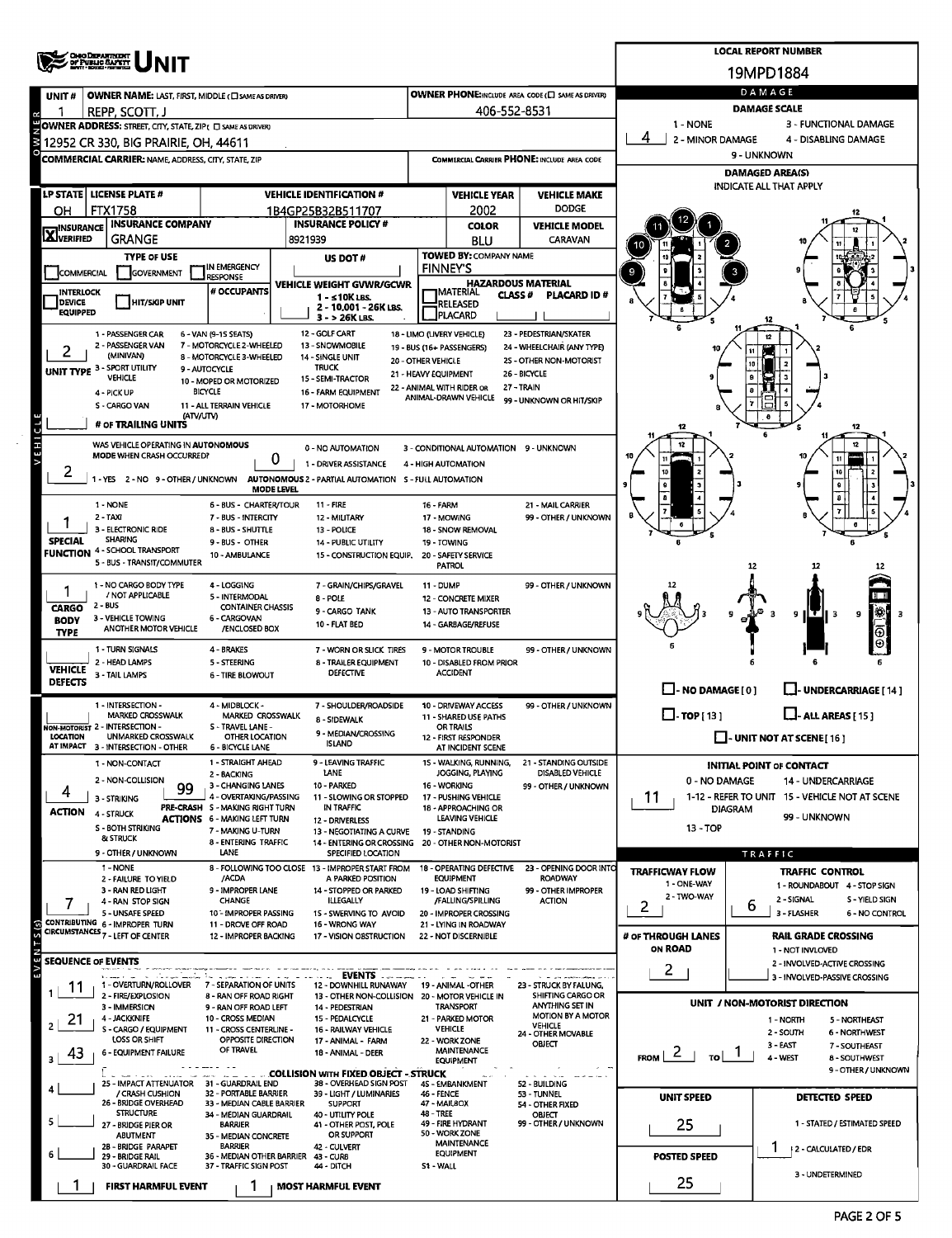|                           |                                                                               |                                                               |                                                                                |                      |                                                                 |                                                         |                               | <b>LOCAL REPORT NUMBER</b>                                         |  |  |  |
|---------------------------|-------------------------------------------------------------------------------|---------------------------------------------------------------|--------------------------------------------------------------------------------|----------------------|-----------------------------------------------------------------|---------------------------------------------------------|-------------------------------|--------------------------------------------------------------------|--|--|--|
|                           | <b>CHEO DEPARTMENT</b><br>OF PUBLIC BAFETT                                    |                                                               |                                                                                |                      |                                                                 |                                                         |                               | 19MPD1884                                                          |  |  |  |
| UNIT#                     | <b>OWNER NAME: LAST, FIRST, MIDDLE (C) SAME AS DRIVER)</b>                    |                                                               |                                                                                |                      |                                                                 | <b>OWNER PHONE:INCLUDE AREA CODE (□ SAME AS DRIVER)</b> |                               | DAMAGE                                                             |  |  |  |
| 2                         | COLLETT, KELLY, L                                                             |                                                               |                                                                                |                      | 330-763-0559                                                    |                                                         |                               | <b>DAMAGE SCALE</b>                                                |  |  |  |
|                           | OWNER ADDRESS: STREET, CITY, STATE, ZIP( I SAME AS DRIVER)                    |                                                               |                                                                                |                      |                                                                 |                                                         | 1 - NONE                      | 3 - FUNCTIONAL DAMAGE                                              |  |  |  |
|                           | 125 FAIRVIEW AVE, MILLERSBURG, OH, 44654                                      |                                                               |                                                                                |                      |                                                                 |                                                         | 4<br>2 - MINOR DAMAGE         | 4 - DISABLING DAMAGE                                               |  |  |  |
|                           | <b>COMMERCIAL CARRIER: NAME, ADDRESS, CITY, STATE, ZIP</b>                    |                                                               |                                                                                |                      |                                                                 | COMMERCIAL CARRIER PHONE: INCLUDE AREA CODE             | 9 - UNKNOWN                   |                                                                    |  |  |  |
|                           |                                                                               |                                                               |                                                                                |                      |                                                                 |                                                         |                               | <b>DAMAGED AREA(S)</b><br>INDICATE ALL THAT APPLY                  |  |  |  |
|                           | LP STATE   LICENSE PLATE #                                                    |                                                               | <b>VEHICLE IDENTIFICATION #</b>                                                |                      | <b>VEHICLE YEAR</b>                                             | <b>VEHICLE MAKE</b>                                     |                               |                                                                    |  |  |  |
| OН                        | HRD9161<br><b>INSURANCE COMPANY</b>                                           |                                                               | 2T3DFREV0HW615762<br><b>INSURANCE POLICY #</b>                                 |                      | 2017                                                            | <b>TOYOTA</b>                                           |                               |                                                                    |  |  |  |
| <b>X</b> INSURANCE        | WESTFIELD NATIONAL                                                            |                                                               | WNP 1948062                                                                    |                      | <b>COLOR</b><br>WHI                                             | <b>VEHICLE MODEL</b><br>RAV4                            |                               |                                                                    |  |  |  |
|                           | <b>TYPE OF USE</b>                                                            |                                                               | US DOT#                                                                        |                      | <b>TOWED BY: COMPANY NAME</b>                                   |                                                         |                               |                                                                    |  |  |  |
| COMMERCIAL                | GOVERNMENT                                                                    | IN EMERGENCY<br><b>RESPONSE</b>                               |                                                                                |                      | <b>BULLY DAWGS</b>                                              |                                                         |                               |                                                                    |  |  |  |
| INTERLOCK                 |                                                                               | # OCCUPANTS                                                   | VEHICLE WEIGHT GVWR/GCWR<br>1 - ≤10K LBS.                                      |                      | <b>HAZARDOUS MATERIAL</b><br><b>IMATERIAL</b><br><b>CLASS #</b> | <b>PLACARD ID#</b>                                      |                               |                                                                    |  |  |  |
| <b>DEVICE</b><br>EQUIPPED | <b>HIT/SKIP UNIT</b>                                                          |                                                               | 2 - 10.001 - 26K LBS.                                                          |                      | <b>RELEASED</b><br>PLACARD                                      |                                                         |                               |                                                                    |  |  |  |
|                           | 1 - PASSENGER CAR                                                             | 6 - VAN (9-1S SEATS)                                          | $3 - 26K$ LBS.<br>12 - GOLF CART                                               |                      | 18 - LIMO (LIVERY VEHICLE)                                      | 23 - PEDESTRIAN/SKATER                                  |                               |                                                                    |  |  |  |
| 3                         | 2 - PASSENGER VAN                                                             | 7 - MOTORCYCLE 2-WHEELED                                      | 13 - SNOWMOBILE                                                                |                      | 19 - BUS (16+ PASSENGERS)                                       | 24 - WHEELCHAIR (ANY TYPE)                              |                               | 12                                                                 |  |  |  |
|                           | (MIN/VAN)<br>UNIT TYPE 3 - SPORT UTILITY                                      | 8 - MOTORCYCLE 3-WHEELED<br>9 - AUTOCYCLE                     | 14 - SINGLE UNIT<br><b>TRUCK</b>                                               | 20 - OTHER VEHICLE   |                                                                 | 25 - OTHER NON-MOTORIST                                 |                               |                                                                    |  |  |  |
|                           | VEHICLE                                                                       | 10 - MOPED OR MOTORIZED                                       | 1S - SEMI-TRACTOR                                                              | 21 - HEAVY EQUIPMENT | 22 - ANIMAL WITH RIDER OR                                       | 26 - BICYCLE<br>27 - TRAIN                              |                               |                                                                    |  |  |  |
|                           | 4 - PICK UP<br>S - CARGO VAN                                                  | BICYCLE<br>11 - ALL TERRAIN VEHICLE                           | 16 - FARM EQUIPMENT<br>17 - MOTORHOME                                          |                      | ANIMAL-DRAWN VEHICLE                                            | 99 - UNKNOWN OR HIT/SKIP                                |                               |                                                                    |  |  |  |
|                           | (ATV/UTV)<br># OF TRAILING UNITS                                              |                                                               |                                                                                |                      |                                                                 |                                                         |                               |                                                                    |  |  |  |
|                           |                                                                               |                                                               |                                                                                |                      |                                                                 |                                                         |                               |                                                                    |  |  |  |
| <b>ARHICIE</b>            | WAS VEHICLE OPERATING IN AUTONOMOUS<br>MODE WHEN CRASH OCCURRED?              | 0                                                             | 0 - NO AUTOMATION                                                              |                      | 3 - CONDITIONAL AUTOMATION 9 - UNKNOWN                          |                                                         |                               |                                                                    |  |  |  |
|                           | 1-YES 2-NO 9-OTHER/UNKNOWN                                                    |                                                               | 1 - DRIVER ASSISTANCE<br>AUTONOMOUS 2 - PARTIAL AUTOMATION S - FULL AUTOMATION |                      | 4 - HIGH AUTOMATION                                             |                                                         |                               |                                                                    |  |  |  |
|                           |                                                                               | MODE LEVEL                                                    |                                                                                |                      |                                                                 |                                                         |                               | 9                                                                  |  |  |  |
|                           | 1 - NONE                                                                      | 6 - BUS - CHARTER/TOUR                                        | 11 - FIRE                                                                      | <b>16 - FARM</b>     |                                                                 | 21 - MAIL CARRIER                                       |                               |                                                                    |  |  |  |
|                           | 2 - TAXI<br>3 - ELECTRONIC RIDE                                               | 7 - BUS - INTERCITY<br><b>B-BUS-SHUTTLE</b>                   | 12 - MILITARY<br>13 - POUCE                                                    |                      | 17 - MOWING<br>18 - SNOW REMOVAL                                | 99 - OTHER / UNKNOWN                                    |                               |                                                                    |  |  |  |
| <b>SPECIAL</b>            | <b>SHARING</b><br><b>FUNCTION 4 - SCHOOL TRANSPORT</b>                        | 9 - BUS - OTHER                                               | 14 - PUBUC UTILITY                                                             |                      | 19 TOWING                                                       |                                                         |                               |                                                                    |  |  |  |
|                           | 5 - BUS - TRANSIT/COMMUTER                                                    | 10 - AMBULANCE                                                | 15 - CONSTRUCTION EQUIP.                                                       |                      | 20 - SAFETY SERVICE<br><b>PATROL</b>                            |                                                         |                               | 12<br>12                                                           |  |  |  |
|                           | 1 - NO CARGO BODY TYPE                                                        | 4 - LOGGING                                                   | 7 - GRAIN/CHIPS/GRAVEL                                                         | 11 - DUMP            |                                                                 | 99 - OTHER / UNKNOWN                                    |                               |                                                                    |  |  |  |
|                           | / NOT APPLICABLE<br>$2 - BUS$                                                 | 5 - INTERMODAL                                                | 8 - POLE                                                                       |                      | 12 - CONCRETE MIXER                                             |                                                         |                               |                                                                    |  |  |  |
| CARGO<br><b>BODY</b>      | 3 - VEHICLE TOWING                                                            | <b>CONTAINER CHASSIS</b><br>6 - CARGOVAN                      | 9 - CARGO TANK<br>10 - FLAT BED                                                |                      | 13 - AUTO TRANSPORTER<br>14 - GARBAGE/REFUSE                    |                                                         |                               | 9<br>в                                                             |  |  |  |
| <b>TYPE</b>               | ANOTHER MOTOR VEHICLE                                                         | /ENCLOSED BOX                                                 |                                                                                |                      |                                                                 |                                                         |                               |                                                                    |  |  |  |
|                           | 1 - TURN SIGNALS<br>2 - HEAD LAMPS                                            | 4 - BRAKES                                                    | 7 - WORN OR SLICK TIRES                                                        |                      | 9 - MOTOR TROUBLE                                               | 99 - OTHER / UNKNOWN                                    |                               |                                                                    |  |  |  |
| <b>VEHICLE</b>            | 3 - TAIL LAMPS                                                                | 5 - STEERING<br>6 - TIRE BLOWOUT                              | 8 - TRAILER EQUIPMENT<br>DEFECTIVE                                             |                      | 10 - DISABLED FROM PRIOR<br><b>ACCIDENT</b>                     |                                                         |                               |                                                                    |  |  |  |
| <b>DEFECTS</b>            |                                                                               |                                                               |                                                                                |                      |                                                                 |                                                         | $\Box$ - NO DAMAGE [ 0 ]      | LI- UNDERCARRIAGE [ 14 ]                                           |  |  |  |
|                           | 1 - INTERSECTION -<br><b>MARKED CROSSWALK</b>                                 | 4 - MIDBLOCK -<br><b>MARKED CROSSWALK</b>                     | 7 - SHOULDER/ROADSIDE                                                          |                      | 10 - DRIVEWAY ACCESS<br>11 - SHARED USE PATHS                   | 99 - OTHER / UNKNOWN                                    | $\Box$ -TOP[13]               | $\Box$ - ALL AREAS [ 15 ]                                          |  |  |  |
|                           | NON-MOTORIST 2 - INTERSECTION -                                               | 5 - TRAVEL LANE -                                             | 8 - SIDEWALK<br>9 - MEDIAN/CROSSING                                            |                      | OR TRAILS                                                       |                                                         |                               |                                                                    |  |  |  |
| LOCATION                  | UNMARKED CROSSWALK<br>AT IMPACT 3 - INTERSECTION - OTHER                      | OTHER LOCATION<br>6 - BICYCLE LANE                            | <b>ISLAND</b>                                                                  |                      | 12 - FIRST RESPONDER<br>AT INCIDENT SCENE                       |                                                         |                               | $\Box$ - UNIT NOT AT SCENE [16]                                    |  |  |  |
|                           | 1 - NON-CONTACT                                                               | 1 - STRAIGHT AHEAD                                            | 9 - LEAVING TRAFFIC                                                            |                      | 15 - WALKING, RUNNING.                                          | 21 - STANDING OUTSIDE                                   |                               | <b>INITIAL POINT OF CONTACT</b>                                    |  |  |  |
|                           | 2 - NON-COLLISION<br>10                                                       | 2 - BACKING<br>3 - CHANGING LANES                             | <b>LANE</b><br>10 - PARKED                                                     |                      | JOGGING, PLAYING<br>16 - WORKING                                | DISABLED VEHICLE<br>99 - OTHER / UNKNOWN                | 0 - NO DAMAGE                 | 14 - UNDERCARRIAGE                                                 |  |  |  |
| 4                         | 3 - STRIKING                                                                  | 4 - OVERTAKING/PASSING<br>PRE-CRASH 5 - MAKING RIGHT TURN     | 11 - SLOWING OR STOPPED<br>IN TRAFFIC                                          |                      | 17 - PUSHING VEHICLE<br>18 - APPROACHING OR                     |                                                         | 11                            | 1-12 - REFER TO UNIT 15 - VEHICLE NOT AT SCENE                     |  |  |  |
| ACTION                    | 4 - STRUCK                                                                    | <b>ACTIONS 6 - MAKING LEFT TURN</b>                           | 12 - DRIVERLESS                                                                |                      | LEAVING VEHICLE                                                 |                                                         |                               | <b>DIAGRAM</b><br>99 - UNKNOWN                                     |  |  |  |
|                           | 5 - BOTH STRIKING<br>& STRUCK                                                 | 7 - MAKING U-TURN<br>8 - ENTERING TRAFFIC                     | 13 - NEGOTIATING A CURVE<br>14 - ENTERING OR CROSSING                          |                      | 19 - STANDING<br>20 - OTHER NON-MOTORIST                        |                                                         | 13 - TOP                      |                                                                    |  |  |  |
|                           | 9 - OTHER / UNKNOWN                                                           | LANE                                                          | SPECIFIED LOCATION                                                             |                      |                                                                 |                                                         |                               | TRAFFIC                                                            |  |  |  |
|                           | 1 - NONE<br>2 - FAILURE TO YIELD                                              | /ACDA                                                         | 8 - FOLLOWING TOO CLOSE 13 - IMPROPER START FROM<br>A PARKED POSITION          |                      | 18 - OPERATING DEFECTIVE<br>EQUIPMENT                           | 23 - OPENING DOOR INTO<br><b>ROADWAY</b>                | <b>TRAFFICWAY FLOW</b>        | <b>TRAFFIC CONTROL</b>                                             |  |  |  |
|                           | 3 - RAN RED LIGHT                                                             | 9 - IMPROPER LANE                                             | 14 - STOPPED OR PARKED                                                         |                      | 19 - LOAD SHIFTING                                              | 99 - OTHER IMPROPER                                     | 1 - ONE-WAY<br>2 - TWO-WAY    | 1 - ROUNDABOUT 4 - STOP SIGN                                       |  |  |  |
|                           | 4 - RAN STOP SIGN<br>5 - UNSAFE SPEED                                         | CHANGE<br>10 - IMPROPER PASSING                               | ILLEGALLY<br>15 - SWERVING TO AVOID                                            |                      | /FALUNG/SPILLING<br>20 - IMPROPER CROSSING                      | <b>ACTION</b>                                           | 2                             | 2 - SIGNAL<br>5 - YIELD SIGN<br>ь<br>3 - FLASHER<br>6 - NO CONTROL |  |  |  |
| $(5)$ $5$ T               | CONTRIBUTING 6 - IMPROPER TURN<br>CIRCUMSTANCES <sub>7</sub> - LEFT OF CENTER | 11 - DROVE OFF ROAD<br>12 - IMPROPER BACKING                  | 16 - WRONG WAY                                                                 |                      | 21 - LYING IN ROADWAY                                           |                                                         |                               |                                                                    |  |  |  |
|                           |                                                                               |                                                               | 17 - VISION OBSTRUCTION                                                        |                      | 22 - NOT DISCERNIBLE                                            |                                                         | # OF THROUGH LANES<br>ON ROAD | <b>RAIL GRADE CROSSING</b><br>1 - NOT INVLOVED                     |  |  |  |
| <b>SEOUENCE OF EVENTS</b> |                                                                               |                                                               |                                                                                |                      |                                                                 |                                                         | 2                             | 2 - INVOLVED-ACTIVE CROSSING                                       |  |  |  |
| 20                        | 1 - OVERTURN/ROLLOVER                                                         | 7 - SEPARATION OF UNITS                                       | . EVENTS<br>12 - DOWNHILL RUNAWAY 19 - ANIMAL -OTHER                           |                      |                                                                 | 23 - STRUCK BY FALLING,                                 |                               | 3 - INVOLVED-PASSIVE CROSSING                                      |  |  |  |
|                           | 2 - FIRE/EXPLOSION<br>3 - IMMERSION                                           | 8 - RAN OFF ROAD RIGHT<br>9 - RAN OFF ROAD LEFT               | 13 - OTHER NON-COLLISION 20 - MOTOR VEHICLE IN<br>14 - PEDESTRIAN              |                      | TRANSPORT                                                       | SHIFTING CARGO OR<br>ANYTHING SET IN                    |                               | UNIT / NON-MOTORIST DIRECTION                                      |  |  |  |
|                           | 4 - JACKKNIFE                                                                 | 10 - CROSS MEDIAN                                             | 15 - PEDALCYCLE                                                                |                      | 21 - PARKED MOTOR                                               | <b>MOTION BY A MOTOR</b><br><b>VEHICLE</b>              |                               | 1 - NORTH<br>5 - NORTHEAST                                         |  |  |  |
|                           | S - CARGO / EQUIPMENT<br>LOSS OR SHIFT                                        | 11 - CROSS CENTERLINE -<br>OPPOSITE DIRECTION                 | 16 - RAILWAY VEHICLE<br>17 - ANIMAL - FARM                                     |                      | VEHICLE<br>22 - WORK ZONE                                       | 24 - OTHER MOVABLE                                      |                               | 2 - SOUTH<br>6 - NORTHWEST                                         |  |  |  |
|                           | <b>6 - EQUIPMENT FAILURE</b>                                                  | OF TRAVEL                                                     | 18 - ANIMAL - DEER                                                             |                      | <b>MAINTENANCE</b><br><b>EQUIPMENT</b>                          | <b>OBJECT</b>                                           | <b>FROM</b><br>TO I           | 3 - EAST<br>7 - SOUTHEAST<br>۷<br>4 - WEST<br><b>B-SOUTHWEST</b>   |  |  |  |
|                           | <b>CALL TOWN</b>                                                              | سالما سراسي                                                   | <b>COLLISION WITH FIXED OBJECT - STRUCK</b>                                    |                      |                                                                 |                                                         |                               | 9 - OTHER / UNKNOWN                                                |  |  |  |
|                           | 25 - IMPACT ATTENUATOR 31 - GUARDRAIL END<br>/ CRASH CUSHION                  | 32 - PORTABLE BARRIER                                         | 38 - OVERHEAD SIGN POST<br>39 - LIGHT / LUMINARIES                             | 46 - FENCE           | 45 - EMBANKMENT                                                 | 52 - BUILDING<br>53 - TUNNEL                            |                               |                                                                    |  |  |  |
|                           | 26 - BRIDGE OVERHEAD<br><b>STRUCTURE</b>                                      | 33 - MEDIAN CABLE BARRIER<br>34 - MEDIAN GUARDRAIL            | <b>SUPPORT</b><br>40 - UTILITY POLE                                            | 48 - TREE            | 47 - MAILBOX                                                    | 54 - OTHER FIXED<br><b>OBJECT</b>                       | UNIT SPEED                    | <b>DETECTED SPEED</b>                                              |  |  |  |
|                           | 27 - BRIDGE PIER OR                                                           | <b>BARRIER</b>                                                | 41 - OTHER POST, POLE                                                          |                      | 49 - FIRE HYDRANT                                               | 99 - OTHER / UNKNOWN                                    | 0                             | 1 - STATED / ESTIMATED SPEED                                       |  |  |  |
|                           | <b>ABUTMENT</b><br>28 - BRIDGE PARAPET                                        | 35 - MEDIAN CONCRETE<br><b>BARRIER</b>                        | OR SUPPORT<br>42 - CULVERT                                                     |                      | 50 - WORK ZONE<br>MAINTENANCE                                   |                                                         |                               | 2 - CALCULATED / EDR                                               |  |  |  |
|                           | 29 - BRIDGE RAIL<br>30 - GUARDRAIL FACE                                       | 36 - MEDIAN OTHER BARRIER 43 - CURB<br>37 - TRAFFIC SIGN POST | 44 - DITCH                                                                     | 51 - WALL            | <b>EQUIPMENT</b>                                                |                                                         | <b>POSTED SPEED</b>           |                                                                    |  |  |  |
|                           | <b>FIRST HARMFUL EVENT</b>                                                    |                                                               | <b>MOST HARMFUL EVENT</b>                                                      |                      |                                                                 |                                                         | 25                            | 3 - UNDETERMINED                                                   |  |  |  |
|                           |                                                                               |                                                               |                                                                                |                      |                                                                 |                                                         |                               |                                                                    |  |  |  |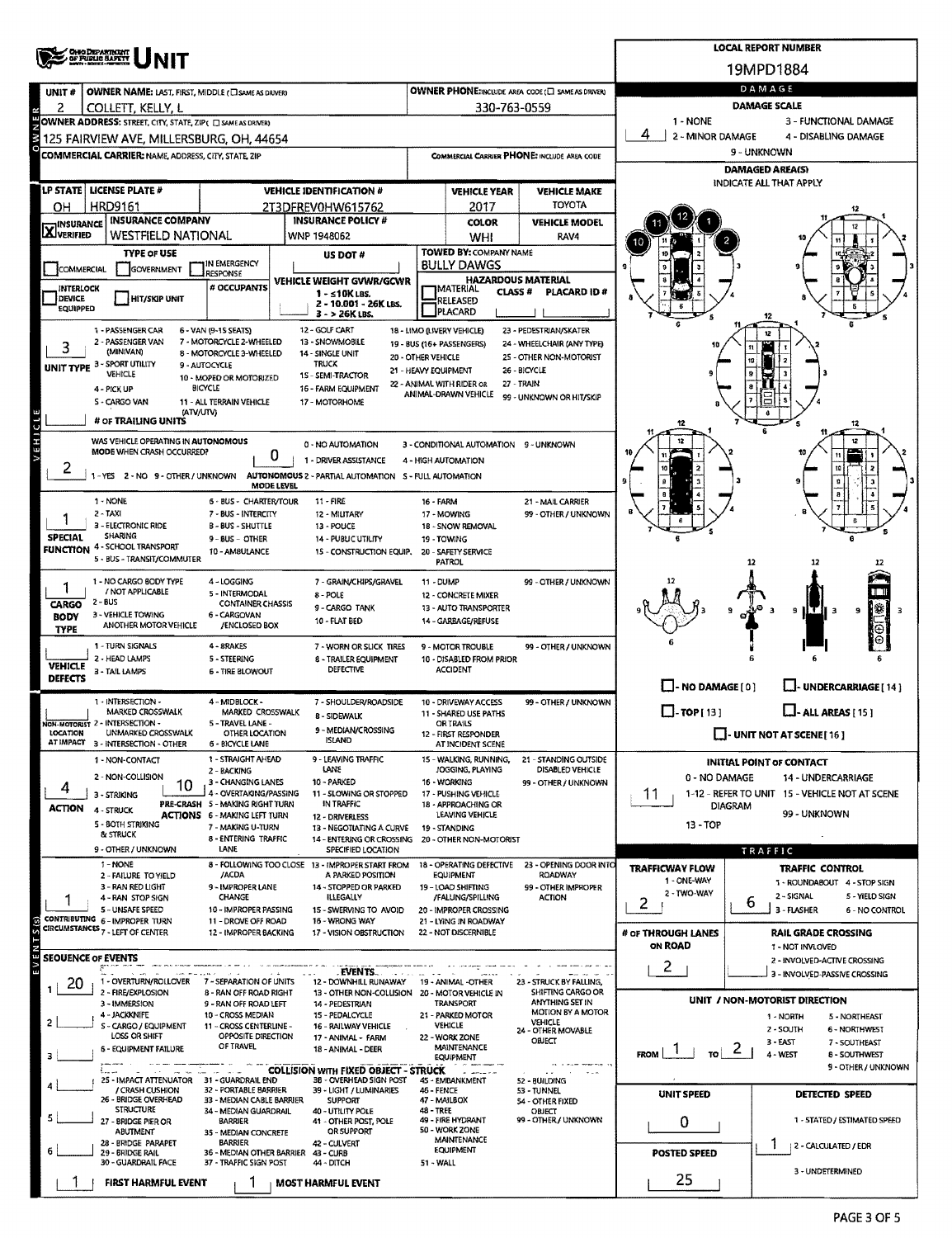|                                                                  |                |                    | <b>WE DESCRIPT / NON-MOTORIST</b>                                           |                                                |                                                     |                        |                                                 |               |                                                                                                                         |                                                       |                                            | <b>LOCAL REPORT NUMBER</b>                                                               | 19MPD1884     |                          |                                                                          |                               |
|------------------------------------------------------------------|----------------|--------------------|-----------------------------------------------------------------------------|------------------------------------------------|-----------------------------------------------------|------------------------|-------------------------------------------------|---------------|-------------------------------------------------------------------------------------------------------------------------|-------------------------------------------------------|--------------------------------------------|------------------------------------------------------------------------------------------|---------------|--------------------------|--------------------------------------------------------------------------|-------------------------------|
| UNIT #                                                           |                |                    | <b>NAME: LAST, FIRST, MIDDLE</b>                                            |                                                |                                                     |                        |                                                 |               |                                                                                                                         |                                                       |                                            | DATE OF BIRTH                                                                            |               |                          | AGE                                                                      | <b>GENDER</b>                 |
| 1                                                                |                | REPP, SCOTT, J     |                                                                             |                                                |                                                     |                        |                                                 |               |                                                                                                                         |                                                       |                                            | 04/15/1951                                                                               |               |                          | 68                                                                       | м                             |
|                                                                  |                |                    | <b>ADDRESS: STREET, CITY, STATE, ZIP</b>                                    |                                                |                                                     |                        |                                                 |               |                                                                                                                         | <b>CONTACT PHONE - INCLUDE AREA CODE</b>              |                                            |                                                                                          |               |                          |                                                                          |                               |
| <b>OTORIS</b>                                                    |                |                    | 12952 CR 330, BIG PRAIRIE, OH, 44611                                        |                                                |                                                     |                        |                                                 |               |                                                                                                                         |                                                       | 406-552-8531                               |                                                                                          |               |                          |                                                                          |                               |
| <b>M-NON</b><br>INJURIES INJURED                                 | TAKEN          |                    | <b>EMS AGENCY (NAME)</b><br>HOLMES COUNTY DISTRICT ONE                      | INJURED TAKEN TO: MEDICAL FACILITY (NAME CITY) |                                                     |                        | <b>SAFETY EQUIPMENT</b><br><b>USED</b>          |               | DOT-COMPLIANT                                                                                                           | <b>SEATING</b><br><b>POSITION</b>                     |                                            | AIR BAG USAGE<br>EJECTION<br><b>TRAPPED</b>                                              |               |                          |                                                                          |                               |
| 3                                                                | 8Y             | 1.21               |                                                                             | JOEL POMERENE                                  |                                                     |                        |                                                 |               | <b>MC HELMET</b>                                                                                                        | 1                                                     |                                            | $\mathbf{z}$<br>-1                                                                       |               |                          |                                                                          |                               |
| <b>OTORIST</b>                                                   |                |                    | OL STATE OPERATOR LICENSE NUMBER                                            |                                                |                                                     | <b>OFFENSE CHARGED</b> |                                                 | LOCAL<br>CODE | OFFENSE DESCRIPTION                                                                                                     |                                                       |                                            |                                                                                          |               | <b>CITATION NUMBER</b>   |                                                                          |                               |
| OН                                                               |                | RQ160815           |                                                                             |                                                |                                                     |                        |                                                 |               |                                                                                                                         |                                                       |                                            |                                                                                          |               |                          |                                                                          |                               |
| <b>OL CLASS</b>                                                  |                | <b>ENDORSEMENT</b> | <b>RESTRICTION SELECT UP TO 3</b>                                           |                                                | <b>DRIVER</b><br><b>DISTRACTED</b>                  | ALCOHOL                | <b>ALCOHOL / DRUG SUSPECTED</b>                 | MARUUANA      | <b>CONDITION</b>                                                                                                        | <b>ALCOHOL TEST</b><br><b>STATUS</b><br>TYPE<br>VALUE |                                            |                                                                                          | <b>STATUS</b> | <b>TYPE</b>              | DRUG TEST(S)                                                             | <b>RESULTS SELECT UP TO 4</b> |
| 4                                                                | м              |                    | з                                                                           |                                                | $18Y_1$                                             |                        | OTHER DRUG                                      |               | 5                                                                                                                       |                                                       | 1                                          |                                                                                          | 1             | 1                        |                                                                          |                               |
| UNIT <sup>#</sup>                                                |                |                    | NAME: LAST, FIRST, MIDDLE                                                   |                                                |                                                     |                        |                                                 |               |                                                                                                                         |                                                       |                                            | DATE OF BIRTH                                                                            |               |                          | <b>AGE</b>                                                               | <b>GENDER</b>                 |
|                                                                  |                |                    |                                                                             |                                                |                                                     |                        |                                                 |               |                                                                                                                         |                                                       |                                            |                                                                                          |               |                          |                                                                          |                               |
|                                                                  |                |                    | <b>ADDRESS: STREET, CITY, STATE, ZIP</b>                                    |                                                |                                                     |                        |                                                 |               |                                                                                                                         |                                                       |                                            | <b>CONTACT PHONE - INCLUDE AREA CODE</b>                                                 |               |                          |                                                                          |                               |
| NON-MOTOR<br><b>INJURIES INJURED</b>                             |                |                    | <b>EMS AGENCY (NAME)</b>                                                    |                                                |                                                     |                        | INJURED TAKEN TO: MEDICAL FACILITY (NAME, CITY) |               | <b>SAFETY EQUIPMENT</b>                                                                                                 |                                                       |                                            | <b>SEATING</b>                                                                           |               |                          |                                                                          | <b>TRAPPED</b>                |
|                                                                  | BY             | TAKEN              |                                                                             |                                                |                                                     |                        |                                                 |               | USED                                                                                                                    |                                                       | <b>IDOT-COMPLIANT</b><br><b>IMC HELMET</b> | <b>POSITION</b>                                                                          |               | AIR BAG USAGE EJECTION   |                                                                          |                               |
|                                                                  |                |                    | OL STATE OPERATOR LICENSE NUMBER                                            |                                                |                                                     | OFFENSE CHARGED        |                                                 | LOCAL         | <b>OFFENSE DESCRIPTION</b>                                                                                              |                                                       |                                            |                                                                                          |               | <b>CITATION NUMBER</b>   |                                                                          |                               |
| <b>MOTORIST</b>                                                  |                |                    |                                                                             |                                                |                                                     |                        |                                                 | <b>CODE</b>   |                                                                                                                         |                                                       |                                            |                                                                                          |               |                          |                                                                          |                               |
| <b>OL CLASS</b>                                                  |                | <b>ENDORSEMENT</b> | <b>RESTRICTION SELECT UP TO 3</b>                                           |                                                | <b>DRIVER</b>                                       |                        | ALCOHOL / DRUG SUSPECTED                        |               | <b>CONDITION</b>                                                                                                        |                                                       | ALCOHOL TEST                               |                                                                                          |               |                          | <b>DRUG TEST(S)</b>                                                      |                               |
|                                                                  |                |                    |                                                                             | BΥ                                             | <b>DISTRACTED</b>                                   | ALCOHOL                |                                                 | MARUUANA      |                                                                                                                         | <b>STATUS</b>                                         | <b>TYPE</b>                                | <b>VALUE</b>                                                                             | <b>STATUS</b> | <b>TYPE</b>              |                                                                          | RESULTS SELECT UP TO 4        |
|                                                                  |                |                    |                                                                             |                                                |                                                     |                        | OTHER DRUG                                      |               |                                                                                                                         |                                                       |                                            |                                                                                          |               |                          |                                                                          |                               |
| UNIT #                                                           |                |                    | NAME: LAST, FIRST, MIDDLE                                                   |                                                |                                                     |                        |                                                 |               |                                                                                                                         |                                                       |                                            | DATE OF BIRTH                                                                            |               |                          | AGE                                                                      | <b>GENDER</b>                 |
|                                                                  |                |                    | <b>ADDRESS: STREET, CITY, STATE, ZIP</b>                                    |                                                |                                                     |                        |                                                 |               |                                                                                                                         |                                                       |                                            | <b>CONTACT PHONE - INCLUDE AREA CODE</b>                                                 |               |                          |                                                                          |                               |
| NON-MOTOR                                                        |                |                    |                                                                             |                                                |                                                     |                        |                                                 |               |                                                                                                                         |                                                       |                                            |                                                                                          |               |                          |                                                                          |                               |
| <b>INJURIES INJURED</b>                                          | <b>TAKEN</b>   |                    | <b>EMS AGENCY (NAME)</b>                                                    |                                                |                                                     |                        | INJURED TAKEN TO: MEDICAL FACILITY (NAME, CITY) |               | <b>SAFETY EQUIPMENT</b><br><b>SEATING</b><br>AIR BAG USAGE EJECTION<br><b>IDOT-COMPLIANT</b><br><b>USED</b><br>POSITION |                                                       |                                            |                                                                                          |               |                          | <b>TRAPPED</b>                                                           |                               |
|                                                                  | EΥ             |                    |                                                                             |                                                |                                                     |                        |                                                 |               | <b>IMC HELMET</b>                                                                                                       |                                                       |                                            |                                                                                          |               |                          |                                                                          |                               |
| <b>ISBO.</b><br><b>OL STATE</b>                                  |                |                    | <b>OPERATOR LICENSE NUMBER</b>                                              |                                                | LOCAL<br>OFFENSE CHARGED<br>CODE                    |                        |                                                 |               |                                                                                                                         | OFFENSE DESCRIPTION<br><b>CITATION NUMBER</b>         |                                            |                                                                                          |               |                          |                                                                          |                               |
| <b>OL CLASS</b>                                                  |                | <b>ENDORSEMENT</b> | <b>RESTRICTION SELECT UP TO 3</b>                                           |                                                | <b>DRIVER</b>                                       |                        | ALCOHOL / DRUG SUSPECTED                        |               | <b>CONDITION</b>                                                                                                        | <b>ALCOHOL TEST</b>                                   |                                            |                                                                                          |               | DRUG TEST(S)             |                                                                          |                               |
|                                                                  |                |                    |                                                                             |                                                | <b>DISTRACTED</b>                                   | ALCOHOL                | <b>MARUUANA</b>                                 |               |                                                                                                                         | <b>STATUS</b>                                         | <b>TYPE</b>                                | <b>VALUE</b>                                                                             | <b>STATUS</b> | <b>TYPE</b>              |                                                                          | RESULTS SELECT UP TO 4        |
|                                                                  |                |                    |                                                                             | BY                                             |                                                     | $\Box$ OTHER DRUG      |                                                 |               |                                                                                                                         |                                                       |                                            |                                                                                          |               |                          |                                                                          |                               |
|                                                                  | INJURIES       |                    | <b>SEATING POSITION</b>                                                     |                                                | AIR BAG<br>11 - NOT DEPLOYED                        |                        | OL CLASS                                        |               | OL RESTRICTION(S)                                                                                                       |                                                       |                                            | DRIVER DISTRACTION                                                                       |               |                          | <b>TEST STATUS</b>                                                       |                               |
| 1 - FATAL<br>2 - SUSPECTED SERIOUS                               |                |                    | - FRONT - LEFT SIDE<br>(MOTORCYCLE DRIVER)                                  |                                                | 2 - DEPLOYED FRONT<br>3 - DEPLOYED SIDE             |                        | 1 - CLASS A<br>12 - CLASS B                     |               | <b>1 - ALCOHOL INTERLOCK</b><br>DEVICE PRODUCTS                                                                         |                                                       |                                            | 1 - NOT DISTRACTED<br>2 - MANUALLY OPERATING AN # 2 - TEST REFUSED.<br><b>ELECTRONIC</b> |               |                          | 1 - NONE GIVEN.                                                          |                               |
| INJURY : .<br>3 - SUSPECTED MINOR                                |                |                    | - FRONT - MIDDLE<br>3 - FRONT - RIGHT SIDE<br><b>1 - SECOND - LEFT SIDE</b> |                                                | 4 - DEPLOYED BOTH<br><b>FRONT/SIDE</b>              |                        | 3 - CLASS C-                                    |               | 2 - CDL INTRASTATE ONLY<br>3 - CORRECTIVE LENSES<br>4 - FARM WAIVER                                                     |                                                       |                                            | COMMUNICATION DEVICE<br>(TEXTING, TYPING,                                                | 75s           | 3 - TEST GIVEN.          |                                                                          | CONTAMINATED SAMPLE           |
| <b>INJURY</b><br>4 - POSSIBLE INJURY                             |                |                    | (MOTORCYCLE PASSENGER)<br>5 - SECOND - MIDDLE                               |                                                | S - NOT APPLICABLE<br>9 - DEPLOYMENT UNKNOWN        |                        | - REGULAR CLASS<br>$(OHIO = D)$                 |               | <b>S - EXCEPT CLASS A BUS</b><br><b>16 - EXCEPT CLASS A</b>                                                             |                                                       |                                            | DIALING<br>TALKING ON HANDS-FREE                                                         |               | 4 - TEST GIVEN,          | / UNUSABLE<br><b>RESULTS KNOWN</b>                                       |                               |
| 5 - NO APPARENT INJURY                                           |                |                    | 6 - SECOND - RIGHT SIDE<br><b>17 - THIRD - LEFT SIDE</b>                    |                                                | <b>EJECTION</b>                                     |                        | 5 - M/C MOPED ONLY                              |               | & CLASS B BUS<br><b>EXCEPT TRACTOR-TRAILER.</b>                                                                         |                                                       |                                            | COMMUNICATION DEVICE<br>- TALKING ON HAND-HELD                                           |               | S - TEST GIVEN.          | <b>RESULTS UNKNOWN</b>                                                   |                               |
| <b>INJURIES TAKEN BY</b>                                         |                |                    | (MOTORCYCLE SIDE CAR)<br>8 - Thìrd - Middle                                 | 1 - NOT EIECTED                                |                                                     |                        | 6 - NO VALID OL                                 |               | 8 - INTERMEDIATE LICENSE<br><b>RESTRICTIONS</b>                                                                         |                                                       |                                            | COMMUNICATION DEVICE<br>OTHER ACTIVITY WITH AN                                           |               |                          |                                                                          | ALCOHOL TEST TYPE             |
| 1 - NOT TRANSPORTED<br><b><i>ITREATED AT SCENE</i></b>           |                |                    | 9 - THIRD - RIGHT SIDE<br>10 - SLEEPER SECTION                              |                                                | <b>2 - PARTIALLY EJECTED</b><br>3 - TOTALLY EJECTED |                        | OL ENDORSEMENT                                  |               | - LEARNER'S PERMIT-<br>RESTRICTIONS<br>10 - LIMITED TO DAYLIGHT                                                         |                                                       |                                            | ELECTRONIC DEVICE<br>6-PASSENGER<br>7 - OTHER DISTRACTION                                |               | 1 - NONE<br>2 - BLOOD    |                                                                          |                               |
| $2 - EMS$                                                        |                |                    | OF TRUCK CAB<br>11 - PASSENGER IN                                           |                                                | 4 - NOT APPLICABLE                                  |                        | H - HAZMAT<br><b>M - MOTORCYCLE</b>             |               | ONLY<br>11 - LIMITED TO EMPLOYMENT                                                                                      |                                                       |                                            | INSIDE THE VEHICLE<br>8 - OTHER DISTRACTION <sup>.</sup>                                 |               | .3 - URINE<br>4 - BREATH |                                                                          |                               |
| 3 - POLICE<br>9 - OTHER / UNKNOWN                                |                |                    | OTHER ENCLOSED CARGO<br>AREA (NON-TRAILING UNIT,                            |                                                | TRAPPED<br>1 - NOT TRAPPED                          |                        | P - PASSENGER                                   |               | 12 - LIMITED - OTHER<br><b>13 - MECHANICAL DEVICES</b>                                                                  |                                                       |                                            | OUTSIDE THE VEHICLE.<br>9 - OTHER / UNKNOWN                                              |               | 5 - OTHER                |                                                                          |                               |
| <b>SAFETY EQUIPMENT</b>                                          |                |                    | BUS, PICK-UP WITH CAPI-<br>12 - PASSENGER IN                                |                                                | 2 - EXTRICATED BY<br><b>MECHANICAL MEANS</b>        |                        | N-TANKER<br><b>Q - MOTOR SCOOTER</b>            |               | (SPECIAL BRAKES, HAND :<br>CONTROLS, OR OTHER                                                                           |                                                       |                                            | CONDITION                                                                                |               |                          | <b>1-NONE</b> 35%                                                        | DRUG TEST TYPE                |
| 1 - NONE' USED                                                   |                |                    | UNENCLOSED CARGO AREA : 3 - FREED BY<br>13 - TRAILING UNIT                  |                                                | NON-MECHANICAL MEANS                                |                        | R - THREE-WHEEL<br>MOTORCYCLE                   |               | <b>ADAPTIVE DEVICES</b><br>14 - MILITARY VEHICLES ONLY                                                                  |                                                       |                                            | <b>11 - APPARENTLY NORMAL</b><br>š2 - PHYSIČAL IMPAIRMENT.                               |               | $2 - BLOOD$<br>3 - URINE |                                                                          |                               |
| 2 - SHOULDER BELT ONLY<br><b>USED</b>                            |                |                    | 14 - RIDING ON VEHICLE<br><b>EXTERIOR</b>                                   |                                                |                                                     |                        | S - SCHOOL BUS -                                |               | <b>15 - MOTOR VEHICLES</b><br><b>WITHOUT AIR BRAKES</b><br>16 - OUTSIDE MIRROR                                          |                                                       |                                            | 3 - EMOTIONAL (E.G.,<br><b>DEPRESSED, ANGRY,</b><br>DISTURBED)                           |               | 4 - OTHER-               |                                                                          | DRUG TEST RESULT(S)           |
| 3 - LAP BELT ONLY USED<br>4 - SHOULDER & LAP BELT<br><b>USED</b> |                |                    | (NON-TRAILING UNIT)<br>15 - NON-MOTORIST<br>99 - OTHER / UNKNOWN            |                                                |                                                     |                        | - DOUBLE & TRIPLE<br>TRAILERS                   |               | <b>17 - PROSTHETIC AID</b><br>18 - OTHER                                                                                |                                                       | 4: ILLNESS                                 | IS - FELL ASLEEP, FAINTED,                                                               |               |                          | 1 - AMPHETAMINES                                                         |                               |
| 5 - CHILD RESTRAINT SYSTEM<br>- FORWARD FACING                   |                |                    | n Zariyongij                                                                |                                                |                                                     |                        | X - TANKER / HAZMAT                             |               |                                                                                                                         |                                                       |                                            | <b>FATIGUED, ETC.</b><br>- UNDER THE INFLUENCE OF                                        |               |                          | 2 - BARBITURATES<br>3 - BENZODIAZEPINES<br><sup>7</sup> 4 - CANNABINOIDS |                               |
| 6 - CHILD RESTRAINT SYSTEM<br>- REAR FACING                      |                |                    |                                                                             |                                                |                                                     |                        | GENDER                                          |               |                                                                                                                         |                                                       |                                            | <b>MEDICATIONS / DRUGS /</b><br>ALCOHOL                                                  |               | <b>5-COCAINE</b>         | 6 OPIATES / OPIOIDS                                                      |                               |
| 7 - BOOSTER SEAT<br>8 - HELMET USED *                            |                |                    |                                                                             |                                                |                                                     |                        | F - FEMALE<br>M - MALE                          |               |                                                                                                                         |                                                       |                                            | 9 - OTHER / UNKNOWN                                                                      |               | (7 - OTHER               | 8 - NEGATIVE RESULTS                                                     |                               |
| 9 - PROTECTIVE PADS USED<br>(ELBOWS, KNEES, ETC)                 |                |                    |                                                                             |                                                |                                                     | 墅                      | U - OTHER / UNKNOWN                             |               |                                                                                                                         |                                                       |                                            |                                                                                          |               |                          |                                                                          |                               |
| .10 - REFLECTIVE CLOTHING<br>11 - LIGHTING - PEDESTRIAN          |                |                    |                                                                             |                                                |                                                     |                        |                                                 |               |                                                                                                                         |                                                       |                                            |                                                                                          |               |                          |                                                                          |                               |
| 99 - OTHER / UNKNOWN                                             | / BICYCLE ONLY |                    |                                                                             |                                                |                                                     |                        |                                                 |               |                                                                                                                         |                                                       |                                            |                                                                                          |               |                          |                                                                          |                               |

 $\hat{\boldsymbol{\theta}}$ 

 $\mathcal{A}^{\mathcal{A}}$